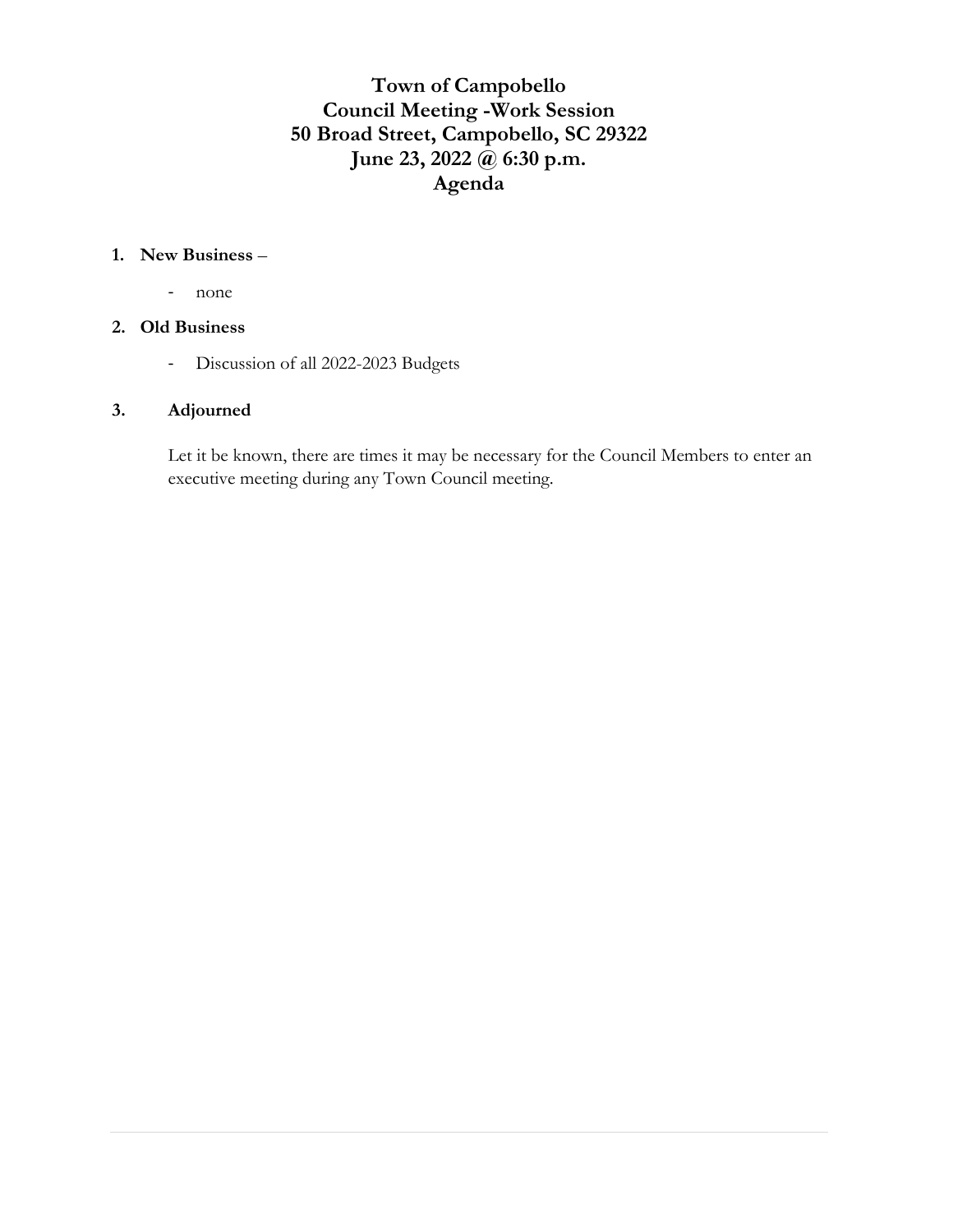# **Town of Campobello Council Meeting -Work Session June 2, 2022 @ 6:30 p.m. – 7:00 p.m. Location: Fire Dept Training Room - 50 Broad Street, Campobello, SC Agenda**

Town Council for the Town of Campobello will hold a Work Session on June 2, 2022 at 6:30 p.m. for the purpose of meeting to discussing Town issues. This meeting will end at 7:00 p.m. No action will be taken.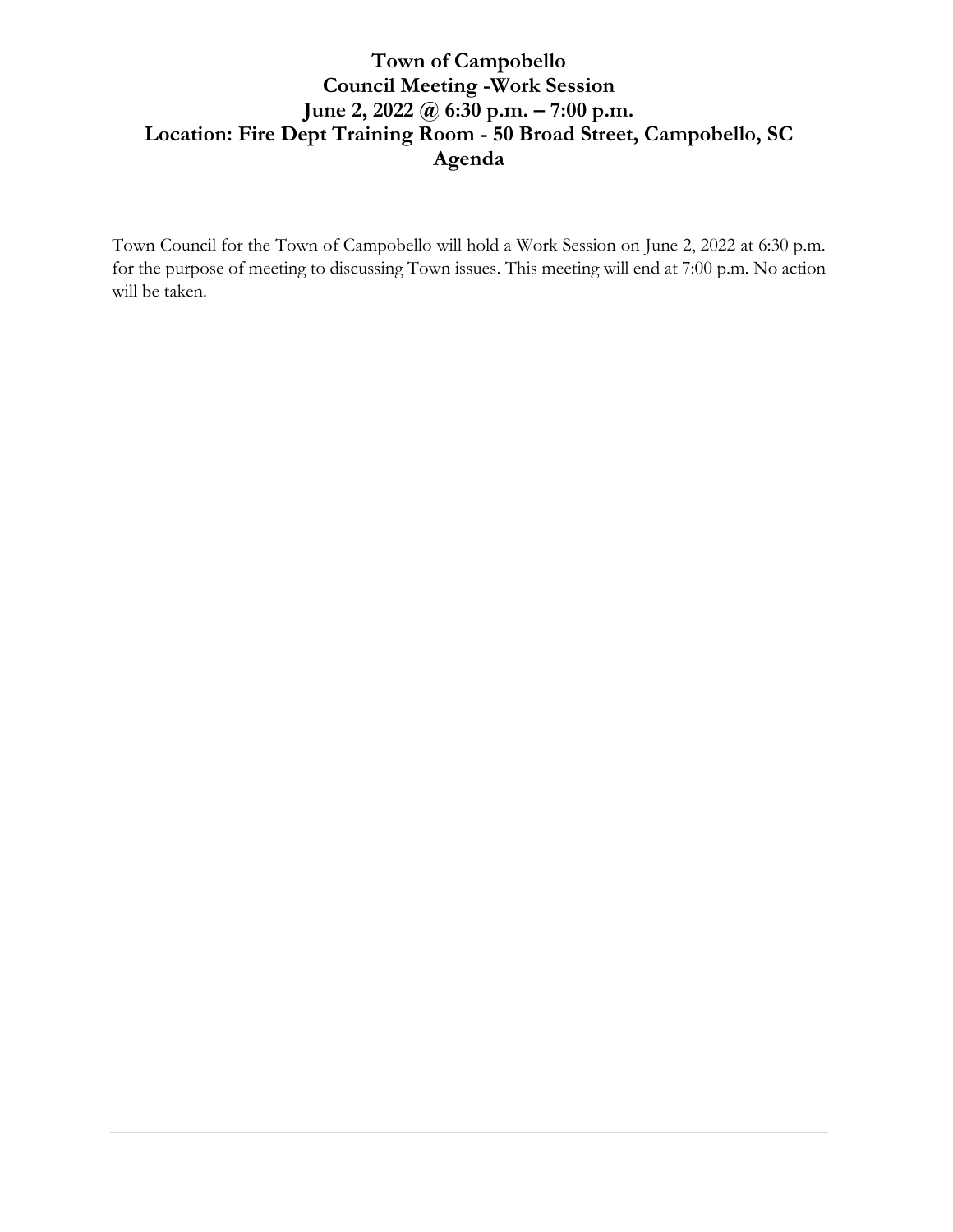# **Town of Campobello Council Meeting Agenda 50 Broad Street, Campobello, SC June 2, 2022 @ 7:00 p.m.**

Invocation

#### **1. Opening**

a. Pledge of Allegiance

#### **2. Introduction – Mayor and Council Members**

#### **3. Minutes**

Review and approval of minutes from the May 2, 2022 work session minutes, May 2, 2022 council meeting minutes and May 12, 2022 Work Session minutes.

#### **4. Comments from the Mayor**

#### **5. Police Department**

Calls reported for May 2022

#### **6. Fire Department**

Calls reported for May 2022

#### **7. Old Business** –

- Lighting to signs at entrances and update on park lights (J. Shamis)
- Update on Old Asheville Hwy project and possible vote.
- Update on progress of new signs for Town
- Update on condemned homes (Police Chief)
- Update on Town events schedule/Trash pickup day (Alician Sprouse, Aaron Ash)
- Looking for three volunteers to help with sewer project
- Update of hydrant issue and culvert issue on Emma Dr.

#### **8. New Business** –

- Town Resident Owenby to speak on alternative means for getting action and closure on several issues brought to council's attention in the past.
- Town Resident Rist to speak on job descriptions and responsibilities of council and the mayor
- Town resident McPeters to speak on speed bumps for Old Asheville Hwy and bridge on Old Asheville Hwy.
- Discussion of speed bumps on Old Asheville Hwy.
- Discussion to purchase building at 214 N. Main Street, with possible vote
- Discussion of brick building on corner of Main St. and Hwy. 357
- Employee Handbook discussion and possible vote